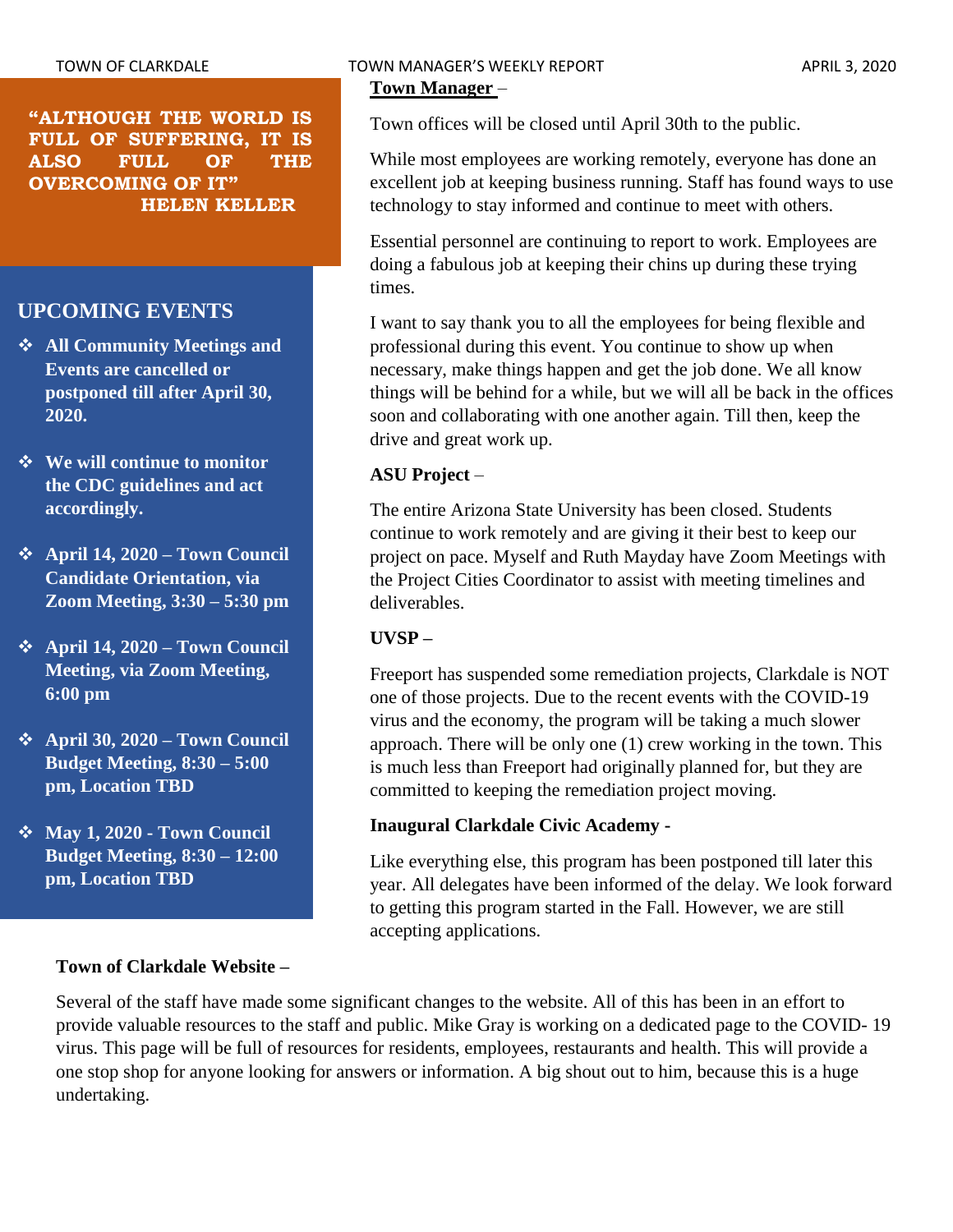#### TOWN OF CLARKDALE TOWN MANAGER'S WEEKLY REPORT TOWN OF CLARKDALE

Annie Oddonetto has created an Employee Portal on the Human Resources page. Employees can log in and find forms and current job information. This page has the Emergency Sick Leave Police and other forms. Please check it out.

## **Upcoming Agenda Items:**

- 4/14/20 New Council Candidate Orientation, 3:30 to 5:30 pm prior to the Council meeting via Zoom
- 4/14/20 Motorcycle Awareness Month Proclamation
- 4/14/20 Proclamation Declaring April 2020 as Water Awareness Month
- 4/14/20 Proclamation Declaring April 19 April 25, 2020 as Volunteer Appreciation Week
- 4/14/20 Resolution Adopting a Fair Housing Policy
- 4/14/20 "Arizona Gives Day" Proclamation
- 4/14/20 Public Hearing Regarding Setting Sales Tax on Food For Home Consumption
- 4/14/20 An Ordinance of the Town of Clarkdale, AZ, Setting the Sales Tax on Food For Home Consumption
- 4/14/20 Resolution for the Acceptance of an Irrevocable Offer of Dedication of Copper Penny Park

*FINANCE DEPARTMENT UPDATES*

- Budget meetings will take place April 30, 2020, from 8:30 to 5:00 pm and May 1, 2020, from 8:30 to 12 pm.
- Kathy Cwiok has worked on the FY 20-21 budget and aligning anticipated revenues. As you can imagine, this has been a daunting task with the recent decline in revue. We will be looking at ways to reduce our spending. We continue to make decisions on this year's budget as well.

*PARKS & RECREATION DEPARTMENT UPDATES*

Parks and Recreation Event, Program and Activity Reports –

• Pickleball – New equipment has arrived and has been secured in the storage box at Centerville Park, however, we have opted to not allow use of the equipment until after we are out of the woods with Coronavirus. Staff cannot sanitize the equipment after every use and during this time where folks are required to "stay at home" we don't feel it is right to promote something that takes them out.

Verde River @ Clarkdale -

- There will be a delay in permitting for Adventure Encounter until such time they can provide the appropriate insurance policy documents naming the Town as additional insured.
- New signage has arrived to replace the sun damaged signs at Lower TAPCO RAP. Public Works staff will be installing when they have time.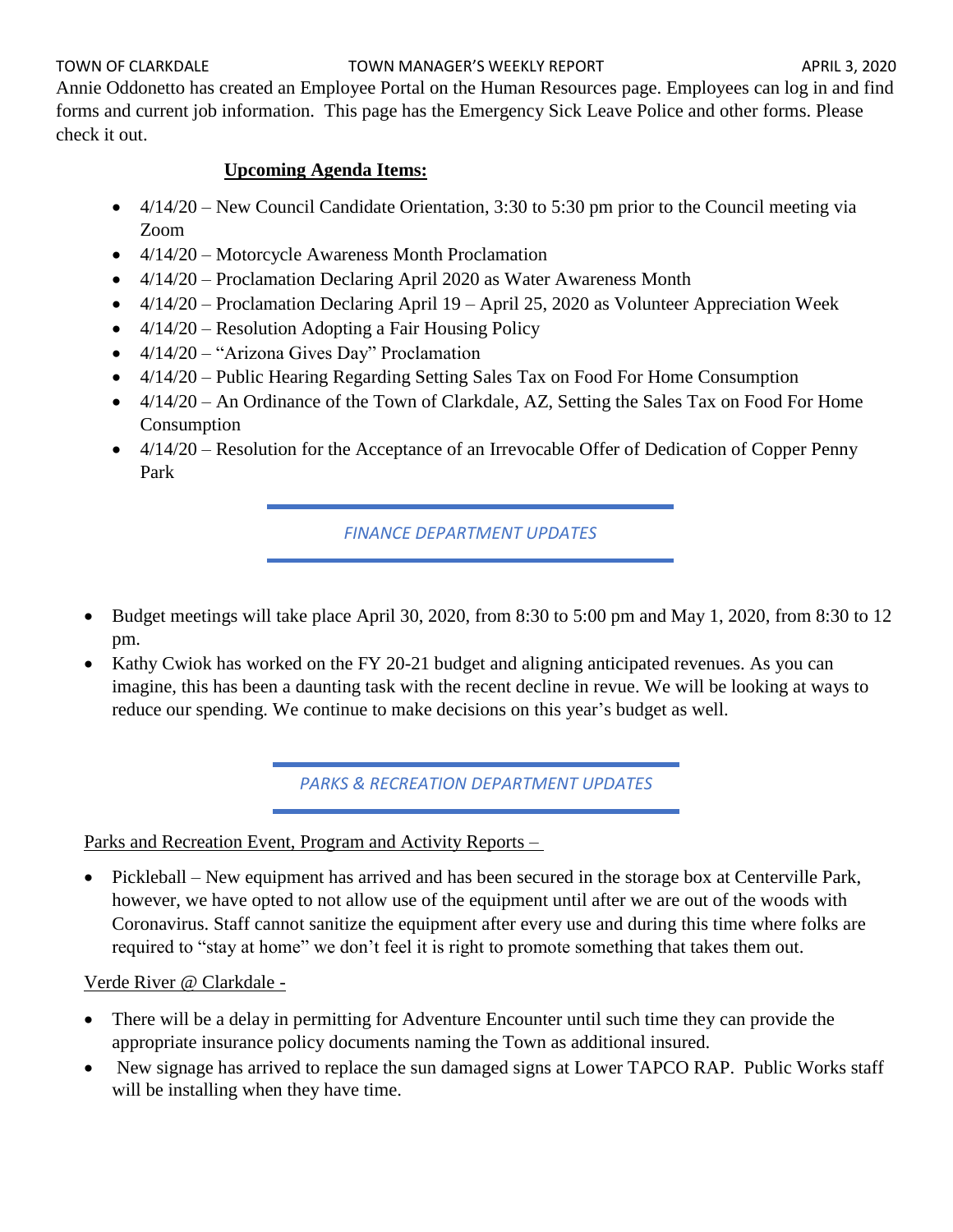#### TOWN OF CLARKDALE TOWN MANAGER'S WEEKLY REPORT APRIL 3, 2020

#### Parks and Recreation Commission Updates -

• PRC meets next Wednesday, April 8th at 5 pm via Zoom. Agenda items will include Parks & Recreation Strategic Planning and General Plan Work Session.

#### Special Events Updates –

• Staff received a request this week to postpone the Verde Valley Wine Festival that was scheduled for May 9th to Saturday, November 7th. There were no other events scheduled for that date so the request was honored. The organizers have decided to remove the "glamping" component of the event with this new scheduled date.

#### Facility Rental Updates –

- The 250-attendee wedding scheduled for April 25th has been rescheduled to October 24th.
- Approved new application for wedding in January 2020.

## Department/Project Report Topics -

Staff created an art challenge for kids in grades K-12.

Social Media –

Social Media Outreach This Week:

#### *Facebook:*

Covid-19 not detected in drinking-water Doug Ducey Stay Home, Stay Healthy, Stay Connected Post Notice of Intention to Set Local Sales Tax Census Day Post with links to TOC Website Everyone Counts in Clarkdale Art Contest Post Clarkdale Jerome School closure through end of year post COVID - 19 Designated Page on Clarkdale Website - Resources and Information Available

#### *Twitter:*

Libraries update Stay Home, Healthy, Connected Notice of intention to set Local Sales Tax Census 2020 Clarkdale Jerome School closure through end of year post

#### *Instagram:*

Stay Home, Healthy, Connected Notice of intention to set local sales tax Census 2020 Info and link to website Clarkdale Jerome School closure through end of year post

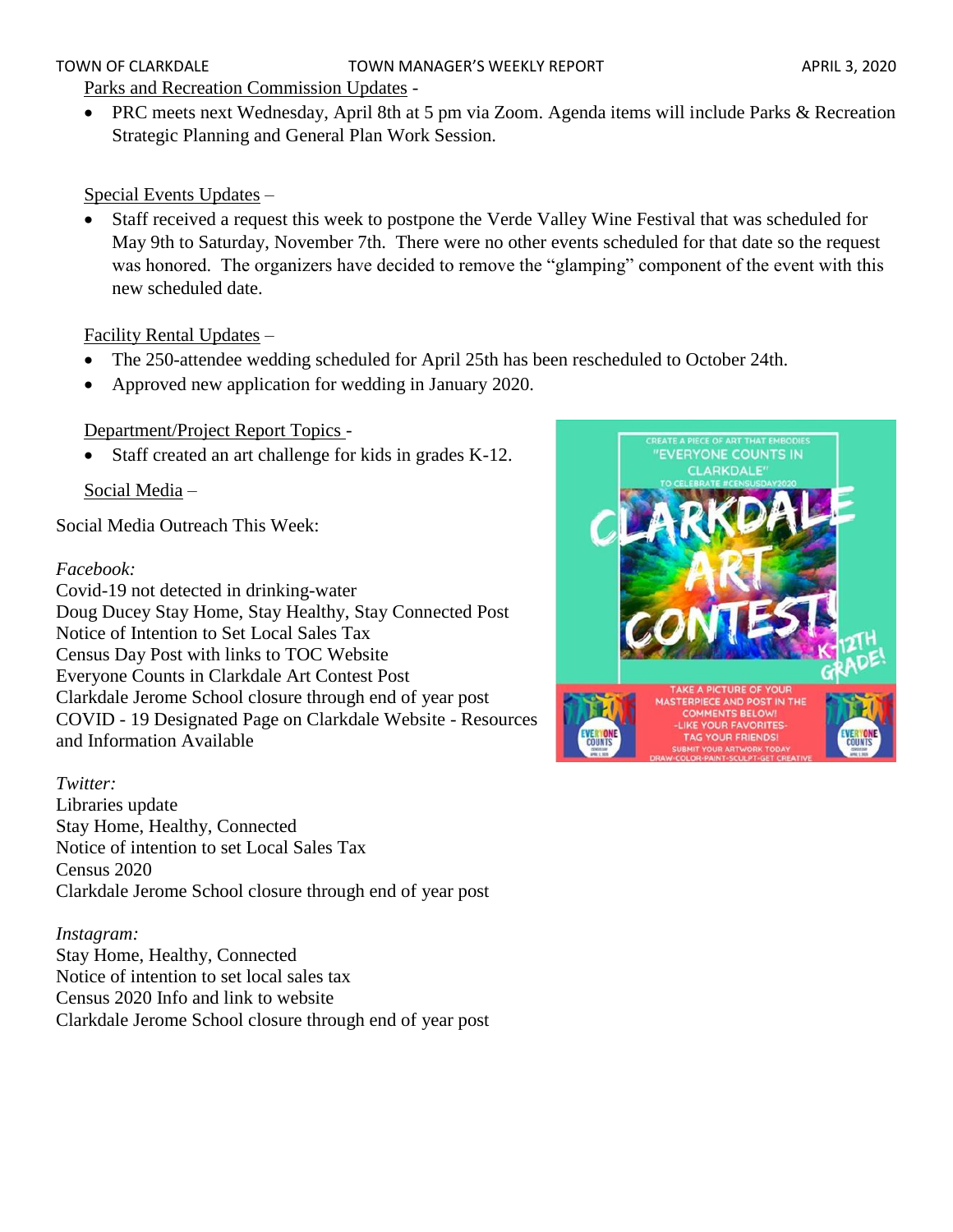Other Social Media Related: Updated address, email addresses and "about" info on Town of Clarkdale and Police Department pages

# *COMMUNITY DEVELOPMENT DEPARTMENT UPDATES*

- Planning Commission CANCELLED
- Design Review Board CANCELLED
- Code Enforcement Drainage from Hopi to Zuni drive was received and a property owner notified.
- Tuzigoot Road **-** Justin Vitarelli, guy with buses & vehicles along Tuzigoot Road, is driving crosscountry. He has contacted someone in Cottonwood about storing vehicles until his site is ready for use.
- Staff has participated in webinars for the Small Business Associations. This is to assist as a resource to our businesses.
- Ruth Mayday has taken this down time to work on Standard Operating Procedures for Community Development.
- As mentioned earlier, Mike Gray has been working on a dedicated page for COVID-19. This will be a resource oriented page.

## Weekly Report

| <b>ITEM</b>             | <b>DETAILS</b>                      | <b>FEE</b> |
|-------------------------|-------------------------------------|------------|
| <b>BUILDING PERMITS</b> | 092635 - SOLAR / 1490 LEMAR LN      | \$50.00    |
|                         | 092582 - REMODEL / 2760 WINDMILL LN | \$2,797.20 |
|                         |                                     | \$2,847.20 |

## *POLICE DEPARTMENT UPDATES*

#### **Major incidents reported to the department for the week of 3/25 through 3/31/20:**

- 3/25/20 Officer Guth located a suspect and cited him for DUI drugs, possession of Marijuana and paraphernalia.
- 3/25/20 Officer Guth issued a juvenile referral for possession of marijuana and drug paraphernalia.3/21/20 - SRO Brundridge responded to a drowning call in Lower Clarkdale. Officer Godina, Sgt. Smith and Chief Taylor assisted.
- 3/27/20 Officer Godina responded to a water main break in Patio Town. Public Works responded.
- 3/30/20 Officer Loman responded to a Fire in the shed behind the Elks Lodge. Fire was put out by Verde Valley Fire.

| <b>Total Calls</b>                           | 31 |
|----------------------------------------------|----|
| Calls Criminal in Nature                     | 5  |
| <b>Traffic Stops</b>                         | 3  |
| Citations                                    |    |
| Warnings                                     |    |
| Citations – non-traffic                      |    |
| <b>Requests for Citizen Assistance</b>       | 5  |
| <b>Animal Problems</b>                       |    |
| Requests by Other Agencies<br>for Assistance | 6  |
| Responses to Calls at the RAPs               |    |
| <b>Domestic Violence Calls</b>               |    |